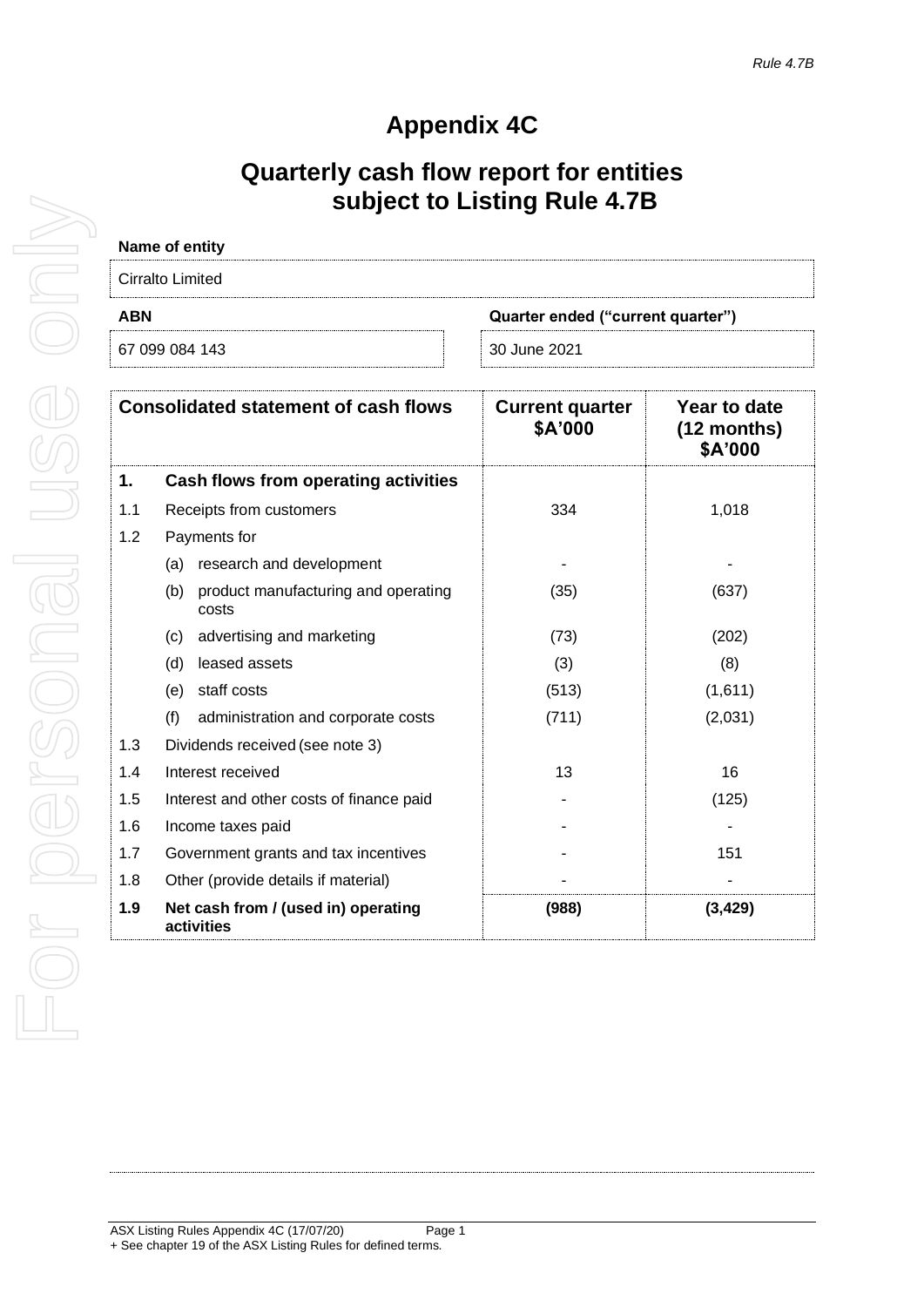| 2.  | Cash flows from investing activities              |         |          |
|-----|---------------------------------------------------|---------|----------|
| 2.1 | Payments to acquire or for:                       |         |          |
|     | entities<br>(a)                                   |         |          |
|     | (b)<br>businesses                                 |         |          |
|     | property, plant and equipment<br>(c)              |         | (6)      |
|     | (d)<br>investments                                |         |          |
|     | intellectual property<br>(e)                      |         | (624)    |
|     | (f)<br>other non-current assets                   |         |          |
| 2.2 | Proceeds from disposal of:                        |         |          |
|     | entities<br>(a)                                   |         |          |
|     | businesses<br>(b)                                 |         |          |
|     | property, plant and equipment<br>(c)              |         |          |
|     | (d)<br>investments                                |         |          |
|     | intellectual property<br>(e)                      |         |          |
|     | (f)<br>other non-current assets                   |         |          |
| 2.3 | Cash flows from loans to other entities           | (1,659) | (2,063)  |
| 2.4 | Dividends received (see note 3)                   |         |          |
| 2.5 | Other (provide detail if material)                | 18      | (482)    |
| 2.6 | Net cash from / (used in) investing<br>activities | (1,641) | (3, 175) |

### Note to support item 2.5

As announced by the Company on 7 & 14 December 2020, the Company entered into a Business Payment Aggregator ("BPA") and Business Payments Service Provider ("BPSA") agreement with FISERV, Inc (NASDAQ: FISV), in which FISERV will serve as the exclusive merchant acquirer for Cirralto. As part of these agreements, the Company paid a \$500k refundable deposit to FISERV on 8 January 2021. The funds will be used to secure the facility and ensure Cirralto meets its customer settlement obligations.

The Company also assumed \$18k cash & cash equivalents on the acquisition of Appstablishment Software Group Pty Ltd, as announced on 20 May 2021.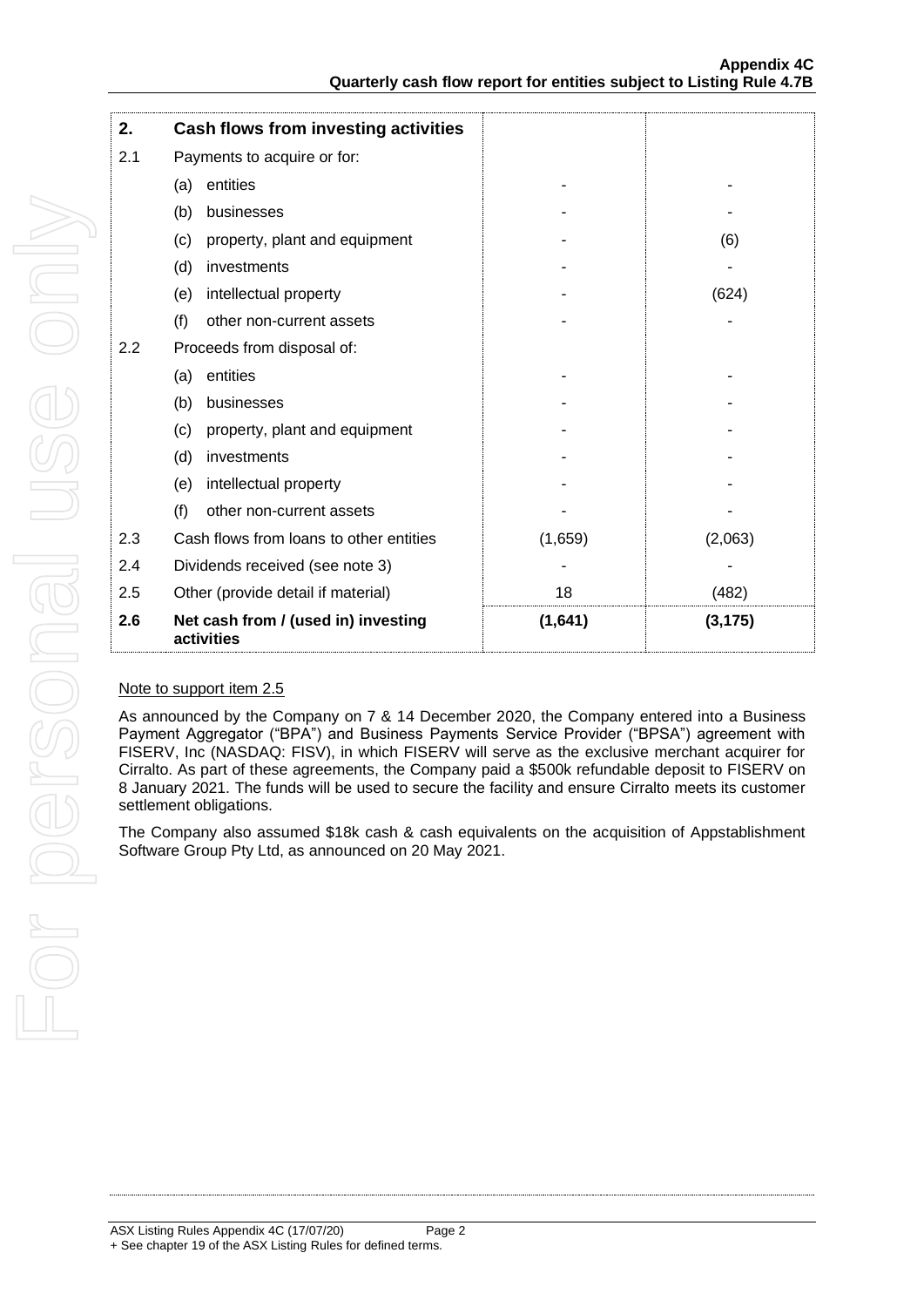| 3.   | <b>Cash flows from financing activities</b>                                                   |      |          |
|------|-----------------------------------------------------------------------------------------------|------|----------|
| 3.1  | Proceeds from issues of equity securities<br>(excluding convertible debt securities)          |      | 26,084   |
| 3.2  | Proceeds from issue of convertible debt<br>securities                                         |      |          |
| 3.3  | Proceeds from exercise of options                                                             | 220  | 4,170    |
| 3.4  | Transaction costs related to issues of<br>equity securities or convertible debt<br>securities | (22) | (735)    |
| 3.5  | Proceeds from borrowings                                                                      |      |          |
| 3.6  | Repayment of borrowings                                                                       |      | (2, 164) |
| 3.7  | Transaction costs related to loans and<br>borrowings                                          |      |          |
| 3.8  | Dividends paid                                                                                |      |          |
| 3.9  | Other (Listed Option entitlement issue)                                                       |      | 361      |
| 3.10 | Net cash from / (used in) financing<br>activities                                             | 198  | 27,716   |

| 4.  | Net increase / (decrease) in cash and<br>cash equivalents for the period |         |          |
|-----|--------------------------------------------------------------------------|---------|----------|
| 4.1 | Cash and cash equivalents at beginning of<br>period                      | 23,817  | 274      |
| 4.2 | Net cash from / (used in) operating<br>activities (item 1.9 above)       | (988)   | (3, 429) |
| 4.3 | Net cash from / (used in) investing activities<br>(item 2.6 above)       | (1,641) | (3, 175) |
| 4.4 | Net cash from / (used in) financing activities<br>(item 3.10 above)      | 198     | 27,716   |
| 4.5 | Effect of movement in exchange rates on<br>cash held                     |         |          |
| 4.6 | Cash and cash equivalents at end of<br>period                            | 21,386  | 21,386   |

| Reconciliation of cash and cash<br>5.<br>equivalents<br>at the end of the quarter (as shown in the<br>consolidated statement of cash flows) to the<br>related items in the accounts |                                                                              | <b>Current quarter</b><br>\$A'000 | <b>Previous quarter</b><br>\$A'000 |  |
|-------------------------------------------------------------------------------------------------------------------------------------------------------------------------------------|------------------------------------------------------------------------------|-----------------------------------|------------------------------------|--|
| 5.1                                                                                                                                                                                 | <b>Bank balances</b>                                                         | 21.386                            | 23.817                             |  |
| 5.2                                                                                                                                                                                 | Call deposits                                                                |                                   |                                    |  |
| 5.3                                                                                                                                                                                 | <b>Bank overdrafts</b>                                                       |                                   |                                    |  |
| 5.4                                                                                                                                                                                 | Other (provide details)                                                      |                                   |                                    |  |
| 5.5                                                                                                                                                                                 | Cash and cash equivalents at end of<br>quarter (should equal item 4.6 above) | 21,386                            | 23,817                             |  |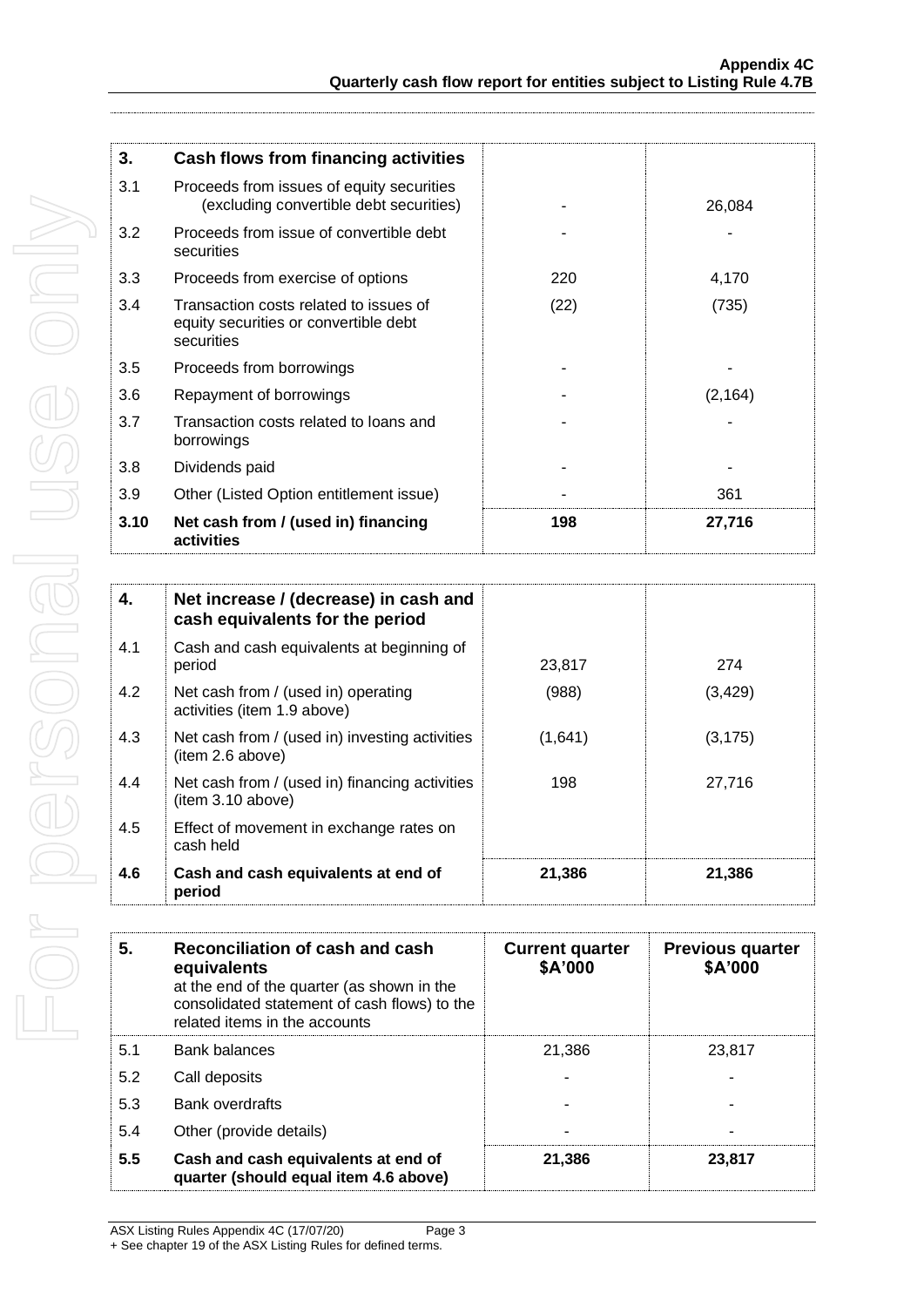| 6.  | Payments to related parties of the entity and their<br>associates                                                                                                                                                                                                                                                                                                                                                                                                                                                                                                   | <b>Current quarter</b><br>\$A'000                            |                                           |
|-----|---------------------------------------------------------------------------------------------------------------------------------------------------------------------------------------------------------------------------------------------------------------------------------------------------------------------------------------------------------------------------------------------------------------------------------------------------------------------------------------------------------------------------------------------------------------------|--------------------------------------------------------------|-------------------------------------------|
| 6.1 | Aggregate amount of payments to related parties and their<br>associates included in item 1                                                                                                                                                                                                                                                                                                                                                                                                                                                                          |                                                              | 73                                        |
| 6.2 | Aggregate amount of payments to related parties and their<br>associates included in item 2                                                                                                                                                                                                                                                                                                                                                                                                                                                                          |                                                              | 930                                       |
|     | Note: if any amounts are shown in items 6.1 or 6.2, your quarterly activity report must include a description of, and an<br>explanation for, such payments.                                                                                                                                                                                                                                                                                                                                                                                                         |                                                              |                                           |
|     | Item 6.1 includes the following payments:<br>\$73k payments to directors, including director's remuneration and director's superannuation                                                                                                                                                                                                                                                                                                                                                                                                                           |                                                              |                                           |
|     | Item 6.2 includes the following payments:                                                                                                                                                                                                                                                                                                                                                                                                                                                                                                                           |                                                              |                                           |
|     | \$930k loan advance to Appstablishment Pty Ltd <sup>1</sup>                                                                                                                                                                                                                                                                                                                                                                                                                                                                                                         |                                                              |                                           |
|     | Appstablishment Pty Ltd is a related party entity. Mr Adrian Floate is a shareholder through his interests in Appstablishment<br>Software Group ("ASG"). ASG is a related party entity. Mr Adrian Floate is a shareholder through his interests in Rare Air<br>Nominees Pty Ltd ("Rare Air"). Rare Air is a related party entity as Mr Adrian Floate is a director of both Cirralto Limited and<br>Rare Air. Appstablishment Software Group was acquired by the business as announced on 20 <sup>th</sup> May 2021 and now forms<br>part of the consolidated group. |                                                              |                                           |
|     |                                                                                                                                                                                                                                                                                                                                                                                                                                                                                                                                                                     |                                                              |                                           |
| 7.  | <b>Financing facilities</b><br>Note: the term "facility' includes all forms of financing<br>arrangements available to the entity.<br>Add notes as necessary for an understanding of the                                                                                                                                                                                                                                                                                                                                                                             | <b>Total facility</b><br>amount at quarter<br>end<br>E AJNAN | Amount drawn at<br>quarter end<br>\$A'000 |

|     | Add notes as necessary for an understanding of the<br>sources of finance available to the entity.                                                                                                                                                                                                                                                    | end<br>\$A'000 | <b>SA'000</b> |
|-----|------------------------------------------------------------------------------------------------------------------------------------------------------------------------------------------------------------------------------------------------------------------------------------------------------------------------------------------------------|----------------|---------------|
| 7.1 | Loan facilities                                                                                                                                                                                                                                                                                                                                      |                |               |
| 7.2 | Credit standby arrangements                                                                                                                                                                                                                                                                                                                          |                |               |
| 7.3 | Other (please specify)                                                                                                                                                                                                                                                                                                                               |                |               |
| 7.4 | <b>Total financing facilities</b>                                                                                                                                                                                                                                                                                                                    |                |               |
| 7.5 | Unused financing facilities available at quarter end                                                                                                                                                                                                                                                                                                 |                |               |
| 7.6 | Include in the box below a description of each facility above, including the lender, interest<br>rate, maturity date and whether it is secured or unsecured. If any additional financing<br>facilities have been entered into or are proposed to be entered into after quarter end,<br>include a note providing details of those facilities as well. |                |               |
|     |                                                                                                                                                                                                                                                                                                                                                      |                |               |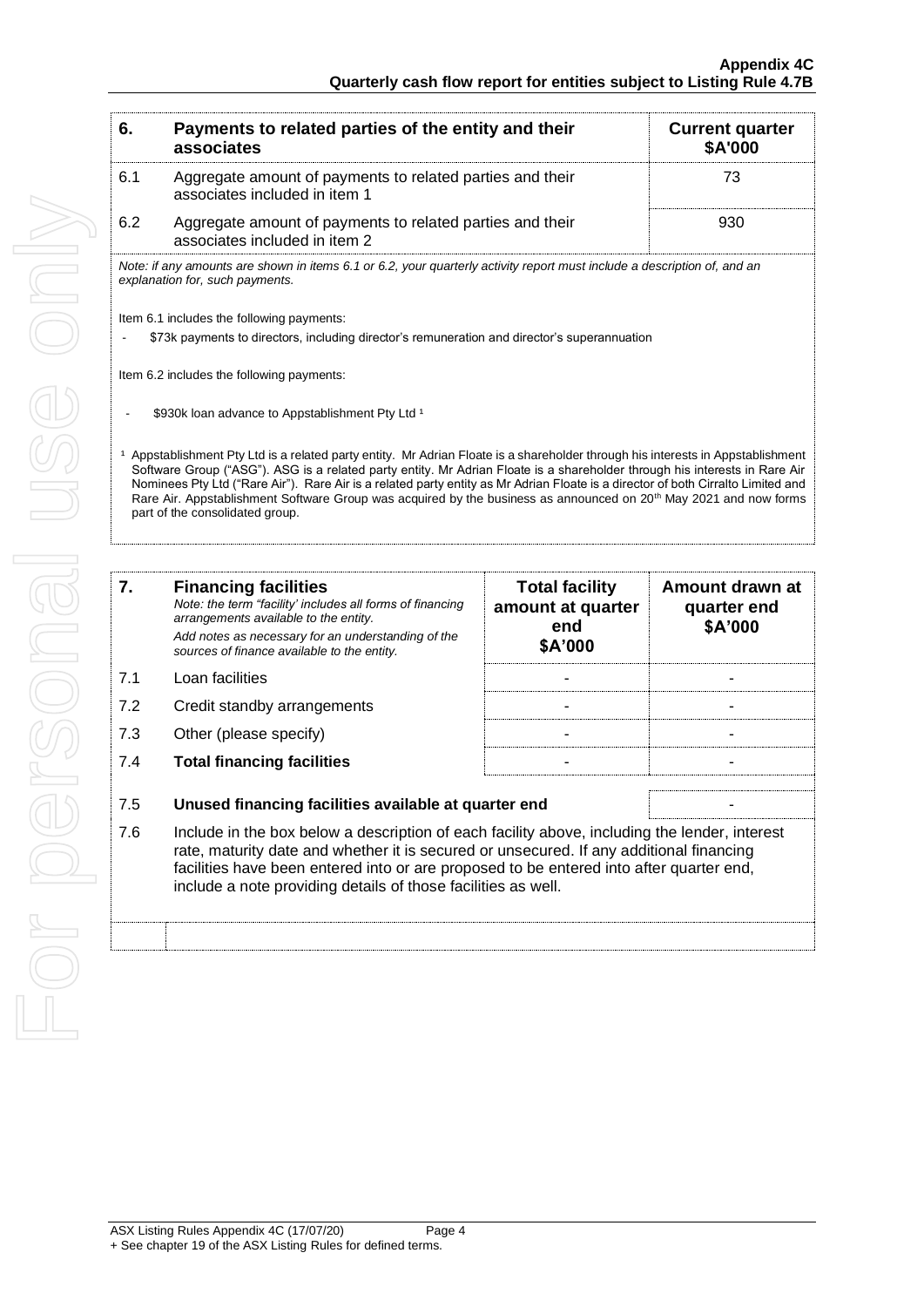| 8.  |                                                                                                                                                                                                                                 | Estimated cash available for future operating activities                                                                                                                                                       | \$A'000 |  |
|-----|---------------------------------------------------------------------------------------------------------------------------------------------------------------------------------------------------------------------------------|----------------------------------------------------------------------------------------------------------------------------------------------------------------------------------------------------------------|---------|--|
| 8.1 | Net cash from / (used in) operating activities (item 1.9)                                                                                                                                                                       |                                                                                                                                                                                                                | (988)   |  |
| 8.2 |                                                                                                                                                                                                                                 | Cash and cash equivalents at quarter end (item 4.6)                                                                                                                                                            | 21,386  |  |
| 8.3 |                                                                                                                                                                                                                                 | Unused finance facilities available at quarter end (item 7.5)                                                                                                                                                  |         |  |
| 8.4 |                                                                                                                                                                                                                                 | Total available funding (item $8.2 +$ item $8.3$ )                                                                                                                                                             | 21,386  |  |
| 8.5 | Estimated quarters of funding available (item 8.4 divided by<br>item 8.1)                                                                                                                                                       |                                                                                                                                                                                                                | 22      |  |
|     |                                                                                                                                                                                                                                 | Note: if the entity has reported positive net operating cash flows in item 1.9, answer item 8.5 as "N/A". Otherwise, a<br>figure for the estimated quarters of funding available must be included in item 8.5. |         |  |
| 8.6 |                                                                                                                                                                                                                                 | If item 8.5 is less than 2 quarters, please provide answers to the following questions:                                                                                                                        |         |  |
|     | 8.6.1<br>Does the entity expect that it will continue to have the current level of net operating<br>cash flows for the time being and, if not, why not?                                                                         |                                                                                                                                                                                                                |         |  |
|     | N/A                                                                                                                                                                                                                             |                                                                                                                                                                                                                |         |  |
|     | 8.6.2<br>Has the entity taken any steps, or does it propose to take any steps, to raise further<br>cash to fund its operations and, if so, what are those steps and how likely does it<br>believe that they will be successful? |                                                                                                                                                                                                                |         |  |
|     | N/A                                                                                                                                                                                                                             |                                                                                                                                                                                                                |         |  |
|     | 8.6.3<br>Does the entity expect to be able to continue its operations and to meet its business<br>objectives and, if so, on what basis?                                                                                         |                                                                                                                                                                                                                |         |  |
|     | N/A                                                                                                                                                                                                                             |                                                                                                                                                                                                                |         |  |
|     |                                                                                                                                                                                                                                 | Note: where item 8.5 is less than 2 quarters, all of questions 8.6.1, 8.6.2 and 8.6.3 above must be answered.                                                                                                  |         |  |